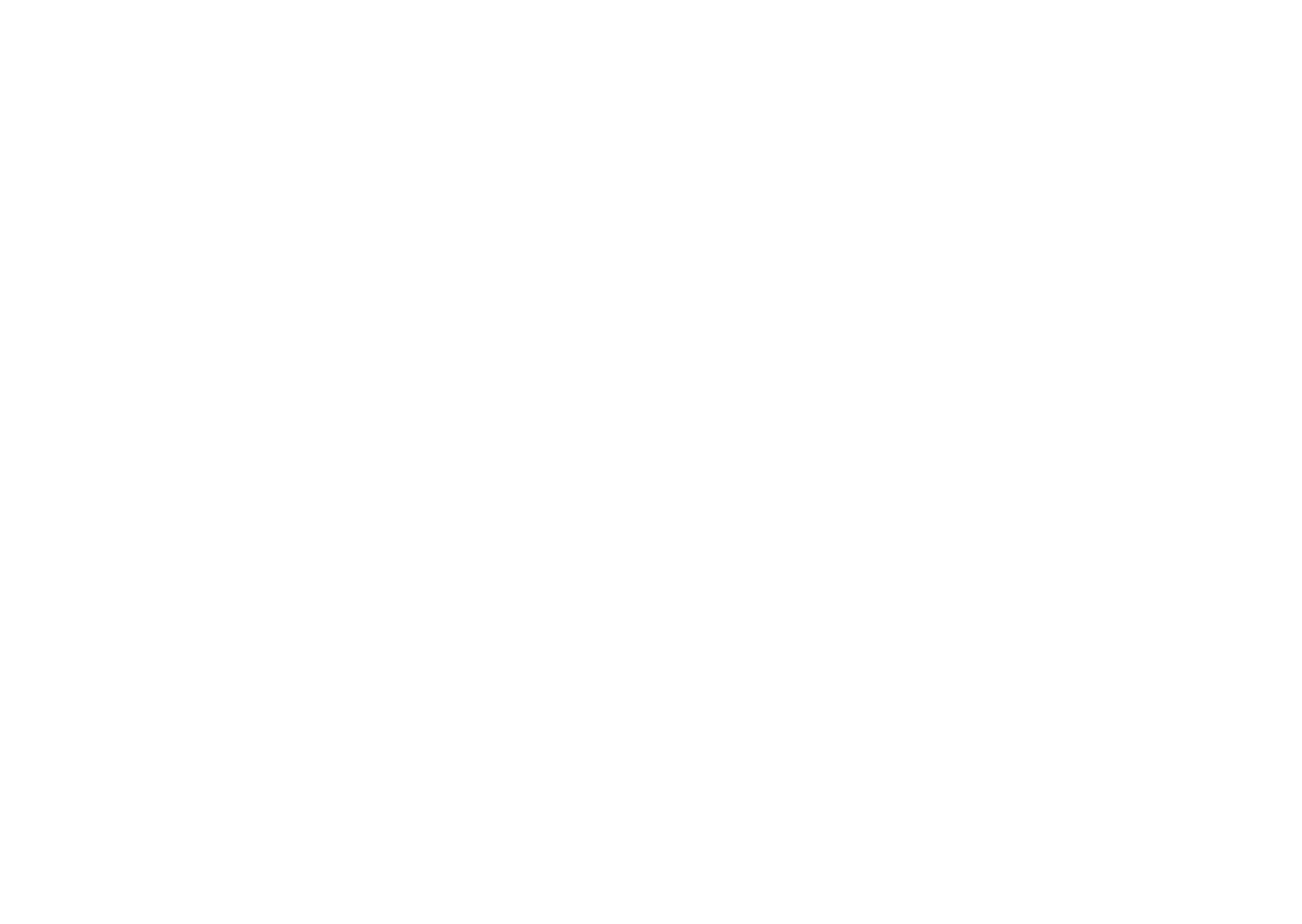is a kind of weird mystical system and anarchy is an attempt to move beyond the need to be politic, the need to manipulate large masses of people. So I tend to think V is pretty much an allegorical force, an idea given human form. And, obviously I have a lot of sympathy with some of his basic ideas. But I think that killing people is wrong.

**THE BEAT**: Some of the things he does to Evey are dubious.

**MOORE**: Well…that was the bit where, I could get behind what he does to Evey – this is probably telling far too much about me – I could get behind that far more than I could get behind killing people. Because it seemed to me that even though, yes, he was actually torturing Evey, this was in his own mad way, an attempt to heal her. An attempt to push her to a point where she has to wake up to herself as an individual with its own will and own wants and destiny that is not just part of the carpeting of the world, but is a person, is a fully human being. And yes, he does use rather extreme methods. I suppose what I was doing was if I were to actually go-around and imprison all the people that I wanted to mentally and spiritually set free, and subject them to torture for a couple of months, I'd probably get locked up, wouldn't I? Nobody would understand that one. Whereas, if I put it in a comic then I can to some degree take the reader vicariously through the same experiences and give them the same revelations without risking a jail sentence which is one of the delights of fiction.

## **Contents**

| Pt. 2: the further adventures of Alan Moore 14 |  |
|------------------------------------------------|--|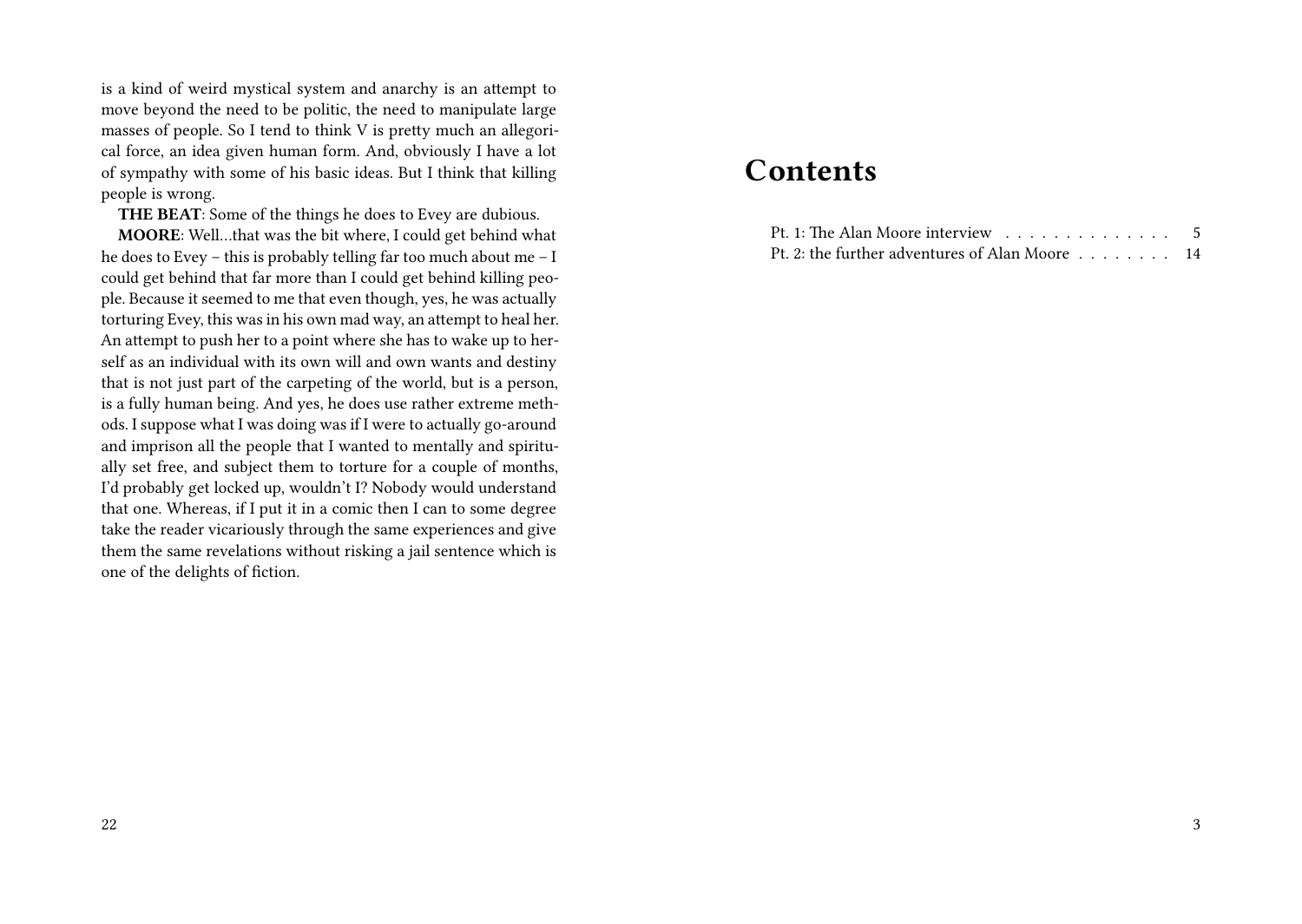perhaps ill-judged scheme. They were shot through with agent provocateurs. The guy who informed on them was actually one of my townsmen. The Gunpowder plot was actually plotted in Northampton. We're good at that sort of thing.

**THE BEAT**: There's a long heritage of anarchy there?

**MOORE**: Oh absolutely. The reason why Northampton is the biggest town in Europe and the reason no one has ever heard of it, is we really royally pissed off the monarchy back in the 1200s, and the British monarchy have got quite a long memory. You'd be surprised. The thing is that to me I was just using Guy Fawkes as a symbol, without really any references to the historical Guy Fawkes. It was the bonfire night Guy Fawkes I was referencing, with the at the time easily available Guy Fawkes masks. Although, weirdly, say we started doing *V for Vendetta* in 1980, something like that. Up until that point every November you'd be able to buy fireworks and you'd be able to buy Guy Fawkes masks in the shops. When we decided to use Guy Fawkes as the model for *V for Vendetta*, Dave Lloyd said, great I'll just go out around the shops and buy a Guy Fawkes masks to base it on. He came back and said to his astonishment, there weren't any Guy Fawkes masks to be had. And there have been none since.

#### **THE BEAT**: Really?

**MOORE**: You tend to get left over Frankenstein masks from Halloween. Nothing that refers to Guy Fawkes. It's also no longer referred to as Guy Fawkes Night. It's like there's been a cultural shift and any references to somebody who wanted to blow up the houses of Parliament have been carefully clipped out. So let's hope we at least reawaken some traditions.

**THE BEAT**: Do you think V is a hero?

**MOORE**: No, we called the first chapter "The Villain" where we introduce him. I don't want to say he's the hero any more than I really want to say he's the villain. He's a force. It's funny with fascism or anarchy, yes, they are the two poles of politics but neither of them are actually, strictly speaking, a political system. Fascism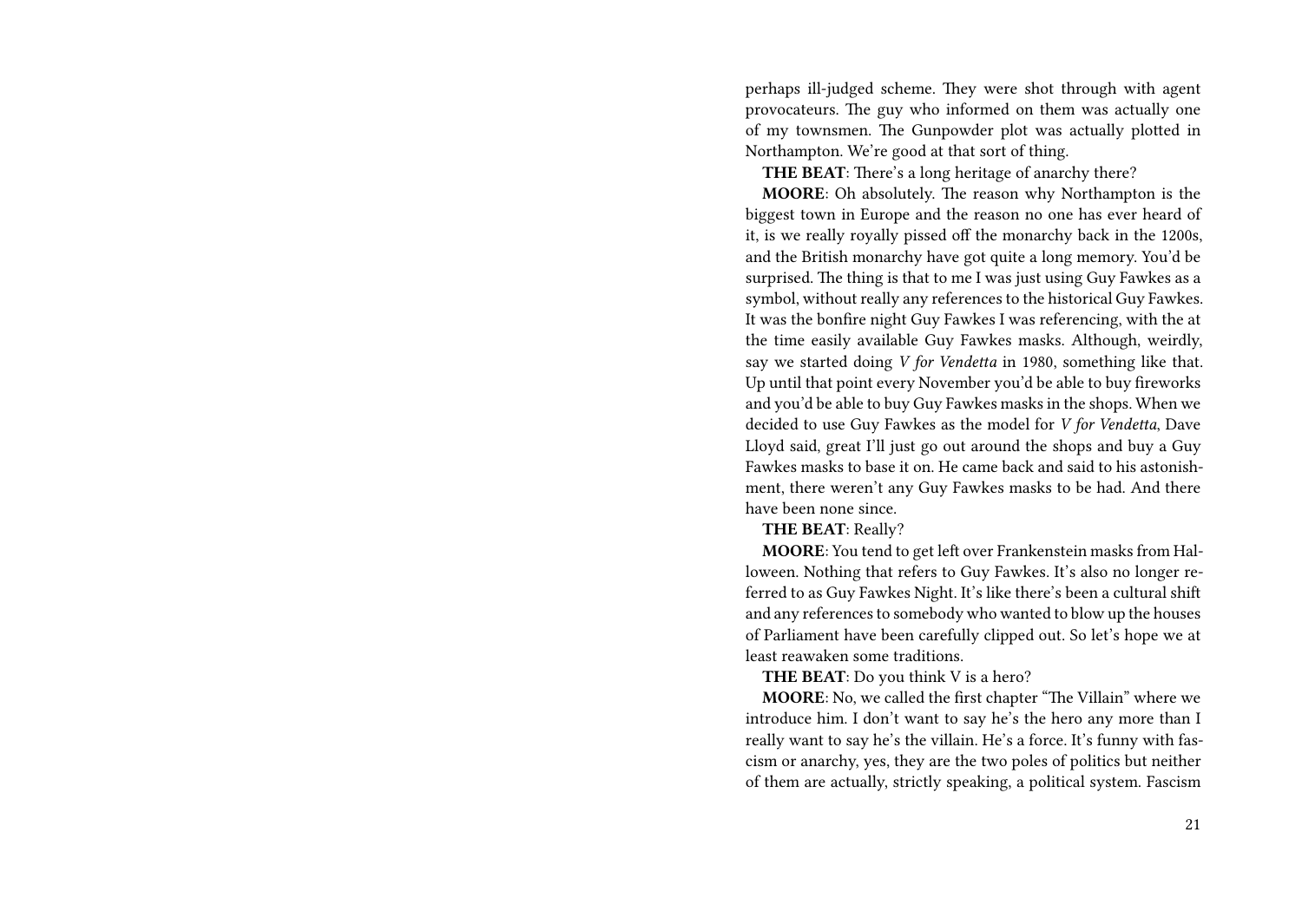fairly obvious. It's what I would do if I were going to start a fascist political state so I assume it's what anyone would do. It's like terrorism – you were talking about people being more frightened of dying in a jihad. No offense, but that is perhaps more of an American perception than a global one. You have to remember that over here, there were teenagers being taken out of cellar bars in separate carrier bags all through the '70s and '80s because of the war in Northern Ireland. Which in that case, the IRA were largely being supported by donations from America. That was why I was a bit worried when George Bush said he was going to attack people who supported terrorism, I thought oh my god, Chicago is going to be declared a rogue state and they're going to hunt down Teddy Kennedy and people like that.

**THE BEAT**: There were as many Al Qaeda ties in Brooklyn as there were in Baghdad,

**MOORE**: I should imagine there are probably a lot more Al Qaeda ties in Brooklyn than there were in Baghdad under Saddam Hussein because he was a secular leader who didn't have any connections with Islamic Fundamentalist. The thing is, another thing I understand about the sprit of this movie is that it's not really made clear that all the black and brown and gay and Jewish people have been put in concentration camps and vanished. I believe the only suggestion is that he could be Islamic. Which was of course nothing that I'd ever thought. And also, they're making way too much of this Guy Fawkes thing. Guy Fawkes was not a freedom fighter, he was a religious fanatic.

**THE BEAT**: He was more analogous to a suicide bomber?

**MOORE**: A bit of it. I was just saying to Melinda [Gebbie, Moore's fiancé and collaborator] today, the Gunpowder plot, thinking about it, was really stupid. They'd just gone practically 60, 50 years of the reign of Elizabeth I who was a staunchly anti-Catholic monarch. She'd been dead 2 years. James was on the throne and he was a Catholic nutcase. This was the point at which Guy Fawkes and his plucky band decided on their

### **Pt. 1: The Alan Moore interview**

*On November 1, 2005, I interviewed Alan Moore for GIANT Magazine. Although the finished piece was only 300 words long, I ended up talking to Moore for nearly an hour, and he went on at some length about his difficulties with DC Comics and the American Entertainment Industry, in general. A short version of the interview was published in Publisher Weekly Comics Week on November 8, 2005. I'd always meant to get the whole thing cleaned up and edited down, and with V FOR VENDETTA opening this weekend, it seemed like as good a time as any.*

*In talking to Moore – who is just as fascinating and voluble as you've heard – it becomes clear that the situation with his work at DC and in Hollywood causes him a lot of very real pain. As you can see from the transcript, you can disagree with some of his actions, but not with the real passion and love of comics that motivates them.*

*Since this interview was conducted,* V FOR VENDETTA*has indeed had Moore's name taken off the credits. The last I heard, his demand to have his name taken off the books he doesn't own still stood. Perhaps a follow up call is in order.*

*Despite Moore's unhappiness, he does manage to talk about V FOR VENDETTA, a work of which he is justly very proud. So with no further ado, ladies and gentlemen, Alan Moore.*

**The Beat:** Can you in any way encapsulate the political climate that gave rise to *V for Vendetta*?

**Alan Moore:** At the time when I wrote it, it was of course for an English alternative comic magazine around about 1981. Margaret Thatcher had been in power for two or three years. She was facing the first crisis of her, by then, very unpopular government. There were riots all over Britain in places that hadn't seen riots for hundreds of years. There were fascists groups, the National Front, the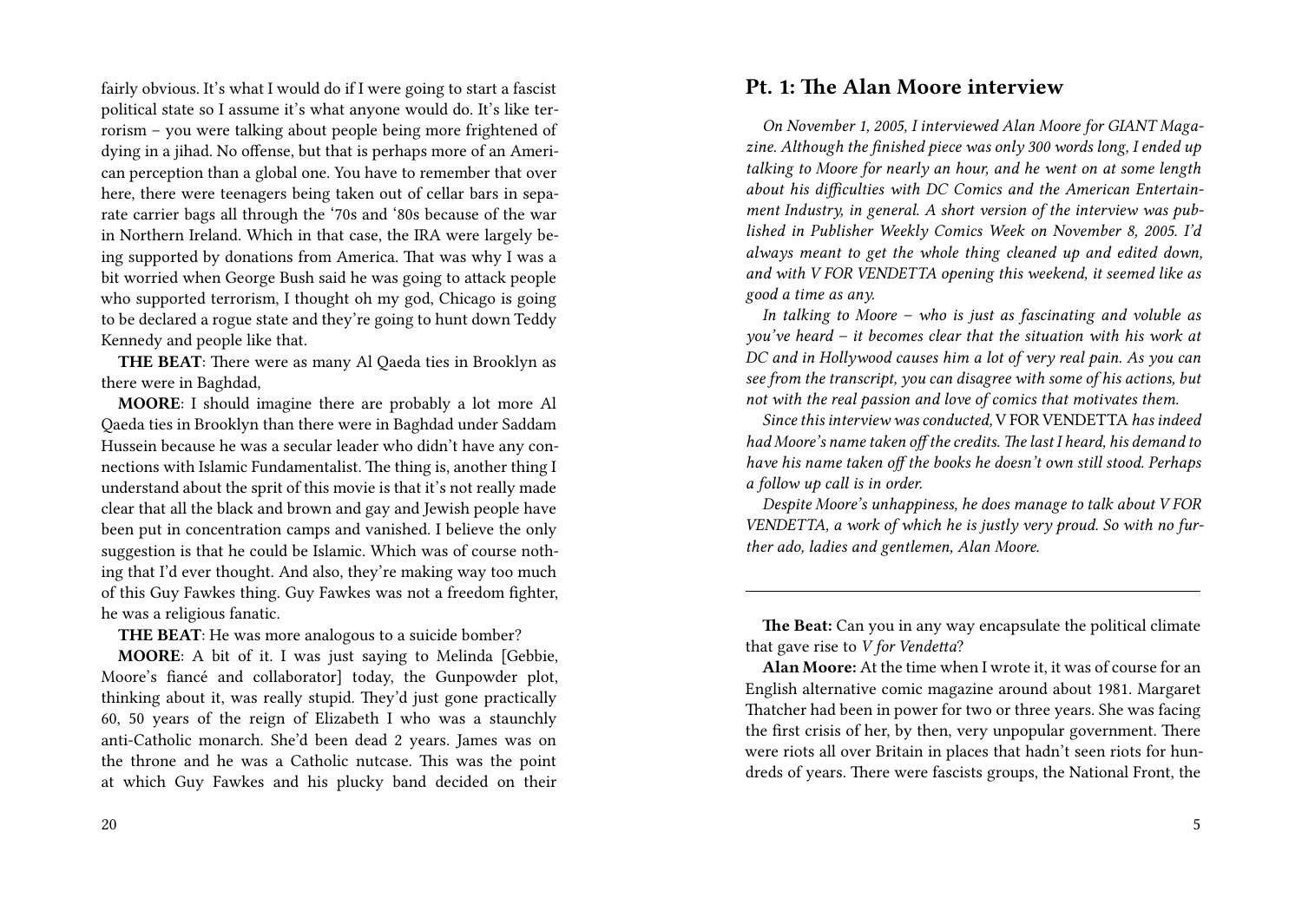British National party, who were flexing their muscles and sort of trying to make political capital out of what were fairly depressed and jobless times. It seemed to me that with the kind of Reagan/ Thatcher axis that existed across the Atlantic, it looked like Western society was taking somewhat a turn for the worse. There were ugly fascist stains starting to reassert themselves that we might have thought had been eradicated back in the '30s. But they were reasserting themselves with a different spin. They were talking less about annihilating whichever minority they happened to find disfavor with and talking more about free market forces and market choice and all of these other kind of glib terms, which tended to have the same results as an awful lot of the kind of Fascist causes back in the 1930s but with a bit more spin put upon them The friendly face of fascism.

So *V for Vendetta* originally came out of the fact I'd been asked to write a strip for David Lloyd to illustrate. We'd originally been talking about doing a 1930's noir strip and Dave had bolted that because I think he'd had enough of digging out '30's reference. We thought maybe we could get the same effect by rather than setting it in the near past, to set it in the near future. So it all evolved from several different sources, but it was playing into the fact that over here in England we've got quite a good tradition of villains and sociopaths as heroes. Like Robin Hood, Guy Fawkes and all the rest of them. And in our fiction, in British children's comics, there were as many sociopathic villains who'd got their own comic strips as there were heroes. Possibly more. The British have always had sympathy with a dashing villain.

So I decided to use this to political effect by coming up with a projected Fascist state in the near future and setting an anarchist against that. As far I'm concerned, the two poles of politics were not Left Wing or Right Wing. In fact they're just two ways of ordering an industrial society and we're fast moving beyond the industrial societies of the  $19<sup>th</sup>$  and  $20<sup>th</sup>$  centuries. It seemed to me the two more absolute extremes were anarchy and fascism. This was one

**THE BEAT**: Let me ask you one more question on my original list about *V for Vendetta*. It's fascinating that people growing up under our generation grew up under the threat of nuclear winter, now people are growing up under the threat of Islamic Jihad.

**MOORE**: Well, they think they're growing up under the threat of Islamic Jihad. They're in fact growing up under the threat of nuclear winter. Just like we were.

**THE BEAT**: If you have a last laugh on Joel Silver it's that he's made this movie and depending on what the news is the day before it opens, he might or night not be able to open it.

**MOORE**: I've got to say to say we are having a lot of strangely costumed bombers blowing up landmarks in London at the moment and we're not that happy about it. I would have thought a film coming out of it, perhaps the timing could be better. But we shall see.

**THE BEAT**: Do you think you were being prescient?

**MOORE**: I wouldn't like to claim I was being prescient but that said, it is pretty clear that I have a direct line to God and I know every moment of the future before it happens. [laughter] I mean, as a case in point, I was saying back in 1981 or whenever it was, I was setting this in the absurdly far future period of 1997, where Britain would be run by a computer centralized right wing government. And to show what they were a really nasty right wing government, the easiest and quickest shorthand was to put monitor cameras on every street corner. In 1997, in England, I believe it first began in the town of King's Lynn, they had monitor camera saturation, where you could track somebody from one end of the town to the other without them ever going off camera. And when this was successful they shipped it into every town in the British Isles. So, yes, there are monitor cameras everywhere. I can only presume that someone like our former home secretary David Blunkett [a blind British politician] must have somehow got hold of a Braille edition of *V for Vendetta* and thought oh, that's a good idea. But there again, these are not remarkably prescient ideas. It's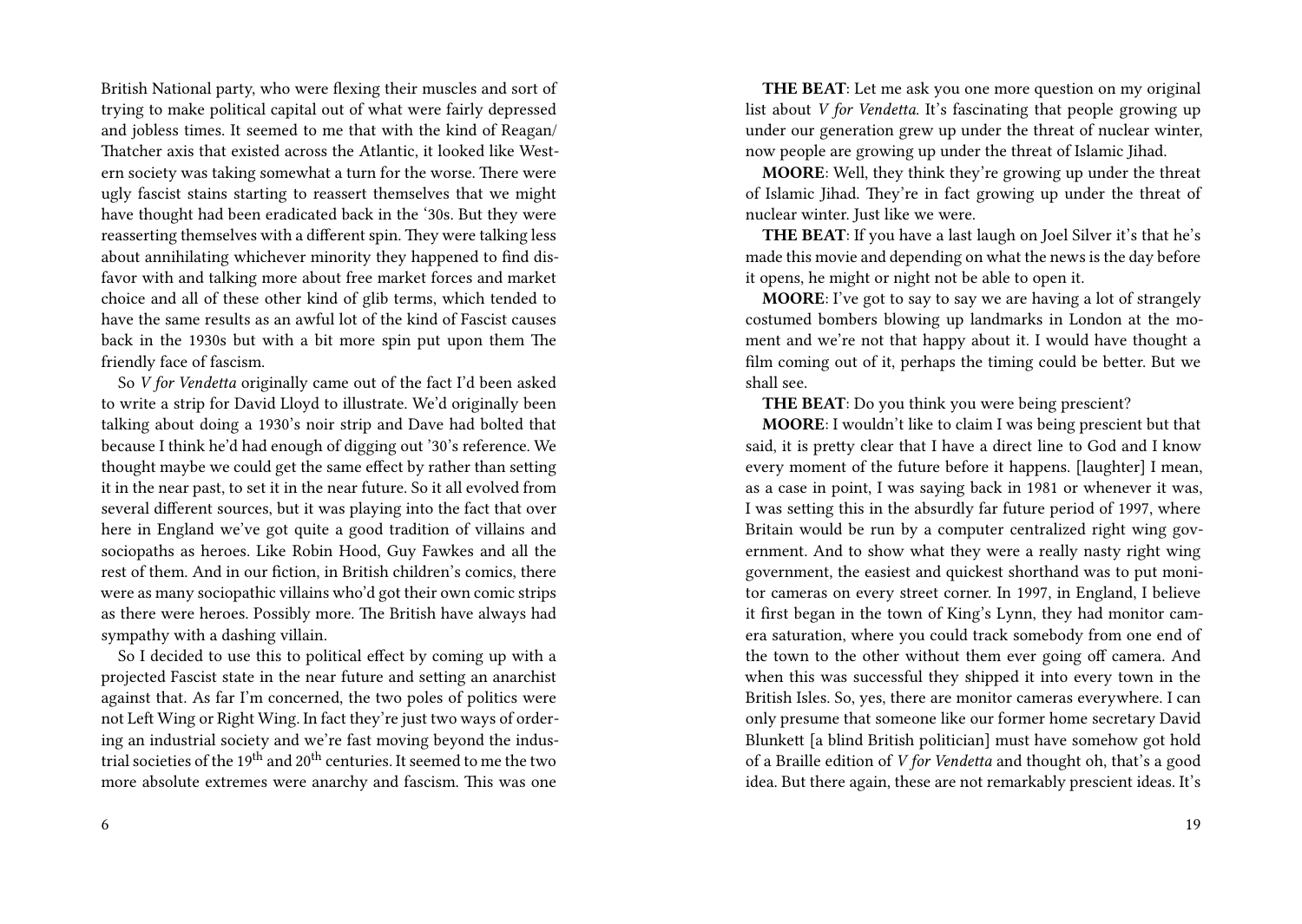a subject that is, it's not next to my heart, it **is** my heart. It's right from the very core of me and what I'm all about. I'm loving it. It's the best thing I've ever written. I don't care whether it sells or not. At the end of it I will own this. Just like a proper grown up author working in a proper grownup industry,

**THE BEAT**: Do you know who's going to publish it?

**MOORE**: No, I haven't got a publisher yet. I'm not taking an advance for it. I'm waiting until I've got it finished because I don't actually want to send a synopsis and a chapter to an editor.

**THE BEAT**: Well, with your stature as a writer—

**MOORE**: I'm not going to have any problems.

**THE BEAT**: Yeah. You could probably, if you had an agent which I'm sure you—

**MOORE**: Haven't.

**THE BEAT**: Yeah, and probably don't much like the idea of. But I'm sure you could get New York publishing houses in a bidding war over it.

**MOORE**: Well, yeah, when I've got it finished and I know how good it is rather than merely suspect, I'll see what I want to do with it. At the moment I'm thinking quite seriously of not going to a big publisher but going to someone like Top Shelf that I absolutely trust. Which commercially might be a terrible idea, but morally might be a good one. The kind of idea I should have been going for 25 years ago.

**THE BEAT**: At some point, you know, there's got to be away – well, what am I saying. I wish there were a way to make the system work for you

**MOORE**: Yeah it would be nice, wouldn't it. Although having kind of dealt with the system for the past 25 years, even when I didn't want to, I have to say I can't see any point at which it will change. I'm not expecting DC Comics to be shamed by my asking to have my name taken off the work. I don't think anyone's going to be shamed.

18

of the things I objected to in the recent film, where it seems to be, from the script that I read, sort of recasting it as current American neo-conservatism vs. current American liberalism. There wasn't a mention of anarchy as far as I could see. The fascism had been completely defanged. I mean, I think that any references to racial purity had been excised, whereas actually, fascists are quite big on racial purity.

**The Beat:** Yeah, it does seem to be a common element.

**Moore:** It does seem to rather be a badge they wear. Whereas, what I was trying to do was take these two extremes of the human political spectrum and set them against each other in a kind of little moral drama, just to see what works and what happened. I tried to be as fair about it as possible. I mean, yes, politically I'm an anarchist; at the same time I didn't want to stick to just moral blacks and whites. I wanted a number of the fascists I portrayed to be real rounded characters. They've got reasons for what they do. They're not necessarily cartoon Nazis. Some of them believe in what they do, some don't believe in it but are doing it any way for practical reasons. As for the central character of the anarchist, V himself, he is for the first two or three episodes cheerfully going around murdering people, and the audience is loving it. They are really keyed into this traditional drama of a romantic anarchist who is going around murdering all the Nazi bad guys.

At which point I decided that that wasn't what I wanted to say. I actually don't think it's right to kill people. So I made it very, very morally ambiguous. And the central question is, is this guy right? Or is he mad? What do you, the reader, think about this? Which struck me as a properly anarchist solution. I didn't want to tell people what to think, I just wanted to tell people **to** think, and consider some of these admittedly extreme little elements, which nevertheless do recur fairly regularly throughout human history. I was very pleased with how it came together. And it was a book that was very, very close to my heart.

**The Beat:** And you are still happy with it?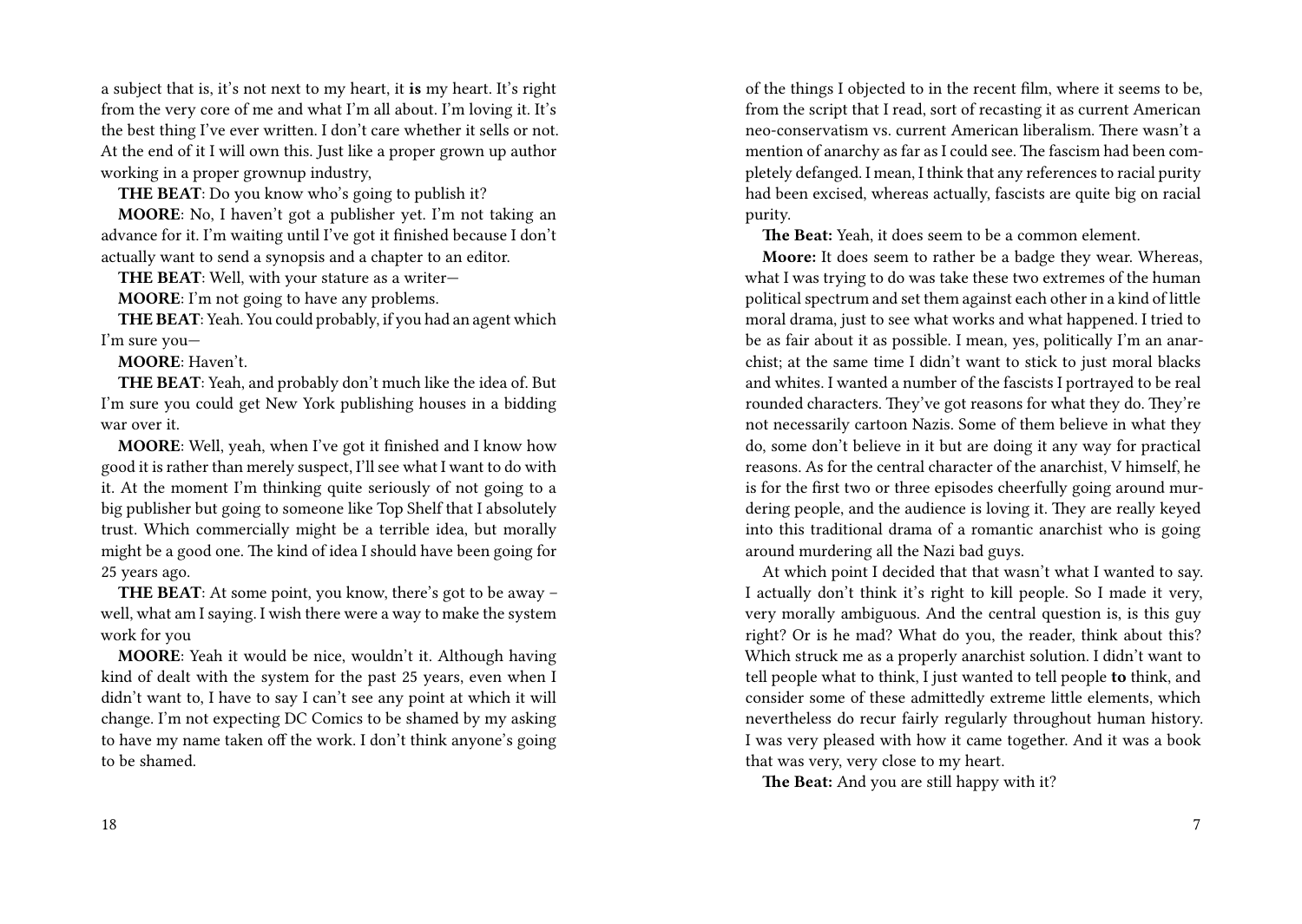**Moore:** Well, this is a bit more complex, Heidi. A couple of weeks ago I did ask DC Comics to take my name off the book. This was after a long, long string of gradually worsening relationships which had been kind of obliviously ignored by DC comics. It's got to the point where I've become very, very distanced emotionally from a lot of the work which I don't own. It's a kind of feeling that sort of…if I don't actually have the moral right to declare myself the author of the work, does that not mean that I should have the moral right to declare myself not the author of the work?

*V for Vendetta* was about something that was very important to me. It was a book that I was very pleased that David Lloyd and I owned. And I never wanted to be in a position where I didn't own it. We were misled, I think is the probably the gentlest way of putting it, and ended up signing *V for Vendetta* away more or less in perpetuity.

**The Beat:** So near and yet so far…[laughs]

**Moore:** Yeah. At that point I kind of cut off contact with DC Comics and never wanted to work with them again.

**The Beat:** You're talking about back in the '80s?

**Moore:** Right. It was when I realized that in fact *Watchmen* and *V for Vendetta* had been taken from me. And I though, all right, fair enough. I was fooled once, and I decided I didn't want to work for DC Comics again or indeed for any of the big American comic companies. And this went fine for a number of years until DC evidentially thought it would be a good idea to force me back into the fold, when they purchased Wildstorm. I had already signed contract and would go back upon my word with people I'd made promises to. So I stuck with it for six years. I was assured at the beginning that DC wouldn't be interfering. This turned out not to be the case, but I stuck with it for as long as I told my collaborators that I would be sticking with it. Which was longer than I'd wanted to, but it took longer than I'd expected.

But I stuck it out and I did the best work that I possibly could. In the midst of all this, this ridiculous thing with *V for Vendetta* film

time when I was getting into the industry they were talking the language of progress, but sort of a mile a minute. There's new, dynamic currents running in DC, and you know, all right I was 28, I was an anarchist. I was very politically cynical, but I was also working in a medium I loved. Perhaps I was too ready to believe what I was told. That might be true. Perhaps if I'd really searched my stomach I would have thought these people are almost certainly lying. But that would have meant dismissing out of hand a lot of people who, up until that point, appeared to be my friends. And hadn't done anything.

**THE BEAT**: Probably most of them meant well. I'm sure Karen Berger meant well. And she did in fact did get creator copyrights soon after. You were almost there.

**MOORE**: Soon after I'd gone. This is what Neil was bringing up the point for, Is this really fair? Alan does all the spade work, and ends up in this invidious position, and doesn't benefit from any of it.

**THE BEAT**: You're still getting publishing money from *Watchmen*—

**MOORE**: For the moment.

**THE BEAT**: If you were to sit back and say, okay, whatever, go with god, you would still be making money off these books and *V for Vendetta*.

**MOORE**: Yeah, I would be and I would also still be subscribing to a "Culture." I'm very, very proud of the books I don't own. But I don't want to be associated with them any more because of the fact I don't own them any more, and I don't think it's fair I don't think it's any way to run a business. But I don't think that would be very honest. It wouldn't feel honest to me, and I'm basically at the end of the day, I'm the only person I'm concerned about. That is selfish I know, but at the end of the day, it's whether I'm waking up at four in the morning in a boiling rage or not, and there is practically no amount of money that can compensate for that. I want to have the work I've done. [Such as the novel I'm writing.] This is a book about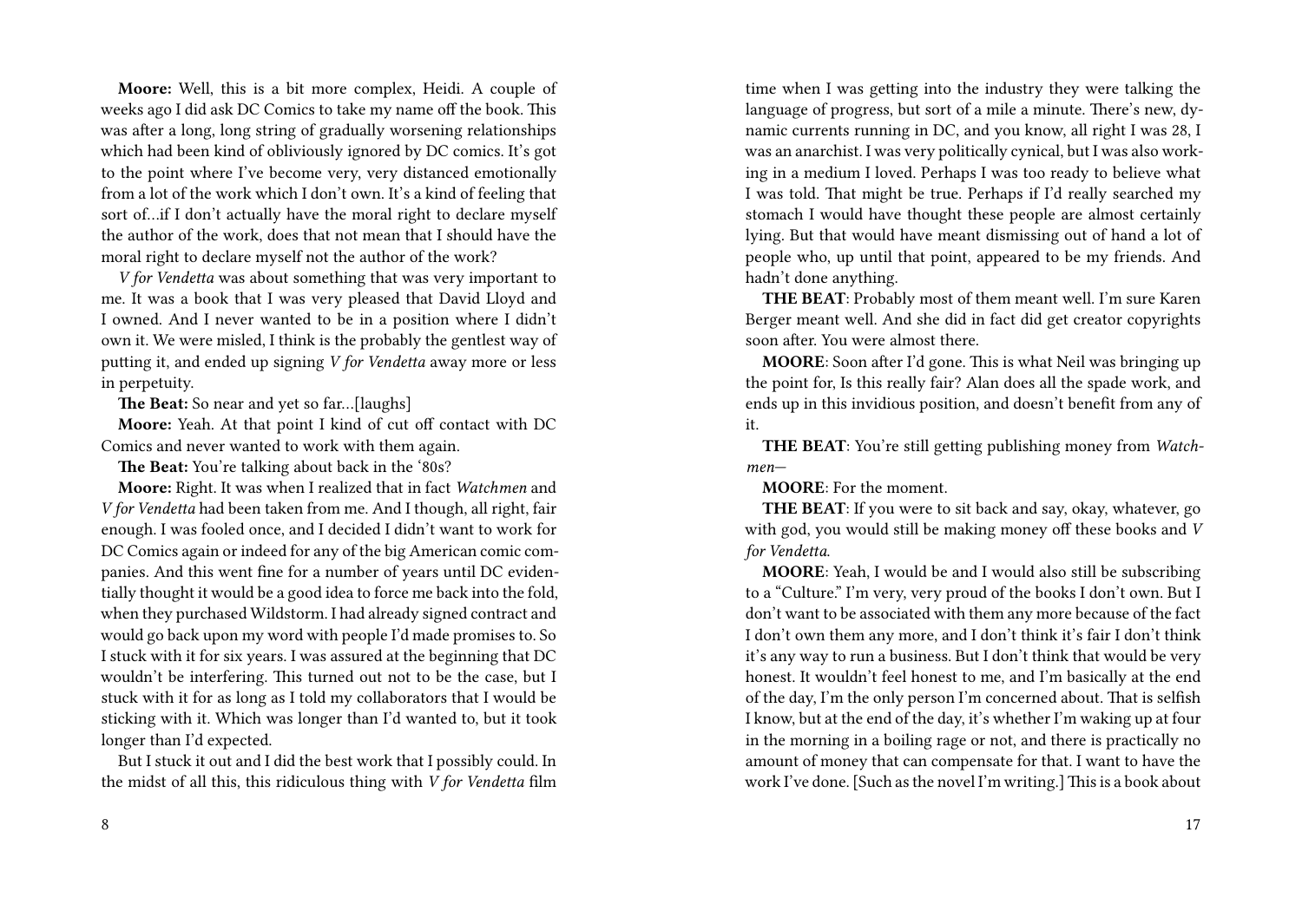of your own, you'll be able to own them under this new different deal that forward progressive DC comics is doing now, and I believed this. I was completely convinced by this. They seemed to be nice people who were treating me well and were offering what seemed to be a wonderful deal. So we signed the stuff on Watchmen and started work on it. At this point, they were asking, well what about *V for Vendetta*. I'd been shying away from anybody who wanted to own the work, but because I thought this was some new deal, that I'd been told about, I actually said to Dave Lloyd "I trust these people now, Dave." [laughs] I can hear myself saying it now. I trust these people, they won't take this away from us. As soon as they stop publishing it, it will be ours. And this was a time that no comic book had remained in print for more than 18 months,

**THE BEAT**: So you just didn't know at that point.

**MOORE**: Nobody knew. As Neil Gaiman pointed out to them later when he was saying, look it's a horrible situation you're in with Alan. You know as well as he did that back when he signed that contract, nobody could have predicted that these books would remain in print for that long.

**THE BEAT**: Right now there's this whole thing going on with Tokyopop publishing a lot of original manga by very young creators. Tokyopop is splitting the copyright with them and a lot of us old timers are saying well, that's not the best thing and the creators are saying, we know what we're doing, they will never betray us. It's obvious that some day, there could be heartache. Now, you were a little bit older, back then.

**MOORE**: I was in my late twenties. Not much older.

**THE BEAT**: You were a little bit beyond where they are, but still, did you have any idea then [where this could go from] talking to your peers?

**MOORE**: Well, I was a very aware young man at that point. I'd been reading the fanzines, I knew that Jack Kirby had been screwed. I knew that Marvel comics had screwed everybody and DC had screwed everybody since their inception. However, at the came up. All of this nonsense could have been stopped at any point if—when I had said, look I want my name taken off the films and all the money distributed to the artists—if they hadn't said, Okay, well, you'll just have to sign some things then to give your money to Dave Lloyd. When in fact what they should have said was "–and we're not going to bother doing anything to take your name off the film."

**The Beat:** Your name is on [the] *League of Extraordinary Gentlemen* [film], right?

**Moore:** *League of Extraordinary Gentlemen* was the reason why I decided to take my name off all subsequent films.

**The Beat:** Well…[General laughter] I think anyone might have done that! But go on…

**Moore:** Yeah, a lot of things which had to do with League made me decide I really wanted nothing to do with the American film industry in any shape or form. Which is why I asked DC if I could possibly have my name taken off the films and the money redistributed. This went fine with the Constantine film. This was because my name was never going to go on the Constantine film in the first place. Because that had gone so well, I distributed the money amongst the other artists my name hadn't been on the film and I was completely happy. I assumed when DC then sent me paperwork so I could sign my money over to David Lloyd on the *V for Vendetta* film this was going to go fine.

It didn't. I had an American producer actually lying about my involvement in the film, which made me look like a liar. When I said I'm not taking any money from these films and I'm not interested in them, he makes a statement that's completely dishonest and was saying the complete opposite. So I felt I had to at that point exercise my right to completely sever myself from DC Comics if, assuming that they weren't able to just get a simple retraction, nothing humiliating, just a simple retraction apology and clarification that would have said we regret that due to a misunderstanding blah blah blah. That would have been all.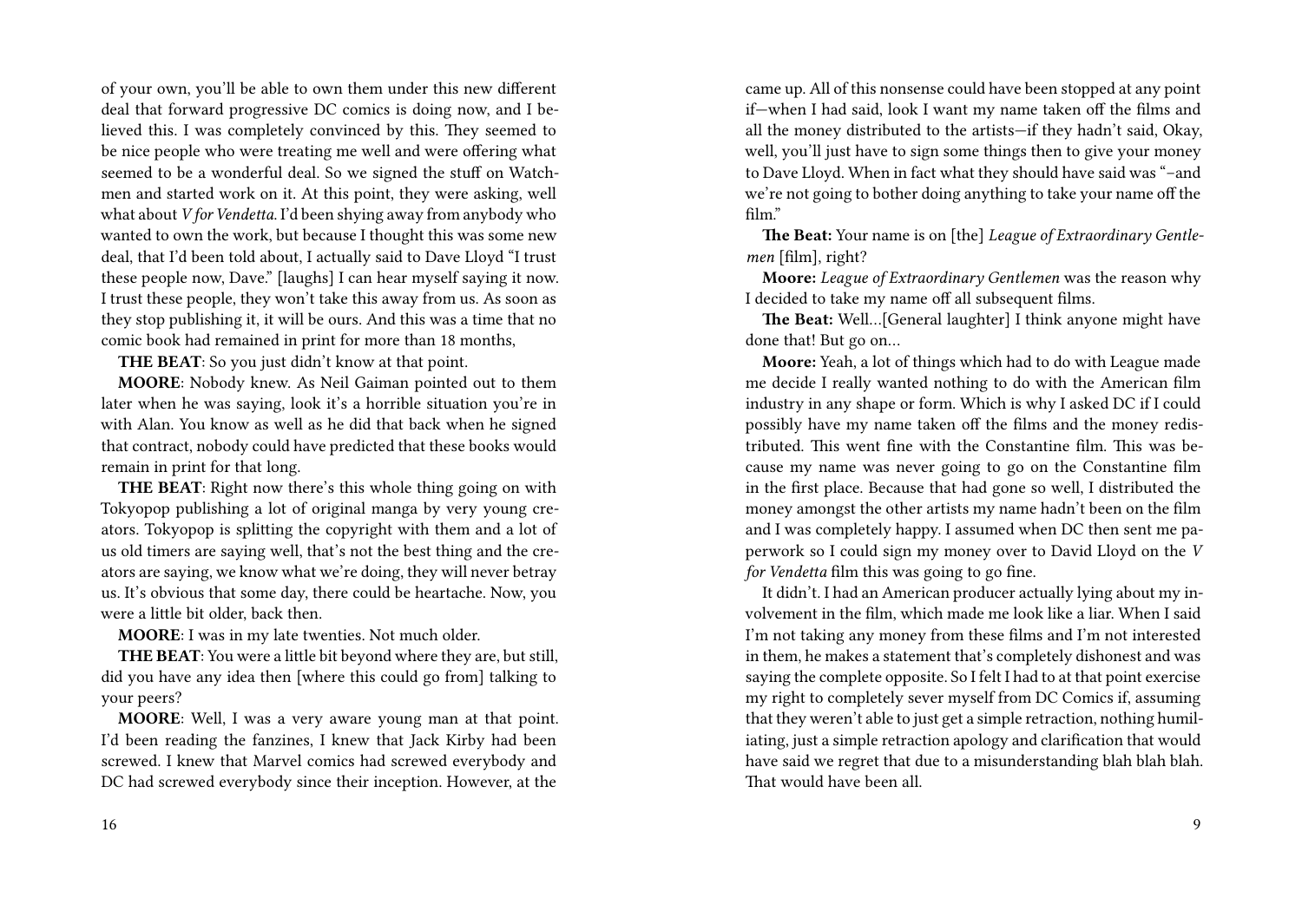DC told me they were really trying hard to get that, I kind of got the idea that in fact probably they were just hoping if they stalled for long enough it would all blow over and there wouldn't be anything I was able to do about it. After a few weeks it turned out they hadn't been trying to get any apology or retraction or at least not very hard. They certainly weren't able to offer one that was anything like what I'd asked for. At this point, I said that's it I'm not working for DC again and also I still want my name off this film, if they don't take my name off this film, I will be taking my name off the books, because it means that much to me to sever my connection with this whole painful business.

**The Beat:** But, Alan, isn't that throwing out the baby with the bathwater?

**Moore:** Well, I don't own the baby anymore, Heidi! The baby is one I put a great deal of love into, a great deal of passion and then during a drunken night it turned out that I'd sold it to the gypsies and they had turned out my baby into a life of prostitution. Occasionally they would send me increasingly glossy and wellproduced pictures of my child as she now was, and they would very, very kindly send me a cut of the earnings. This may sound melodramatic, but I've been writing for 25 years and I think that the passion with which I write is probably evident—it's not faked. I really do feel intensely passionate about nearly everything I write. Obviously, it's going to vary, but I try to be passionate about everything I write. In some cases I succeed. *V for Vendetta* was one of those cases. It's that—I mean for 20 years since then, it's been a kind of a dull ache that the regular paychecks of our cut of the money don't really do an awful lot to assuage.

[Eventually] I said, look, if this would help, a simple solution would be, alright, if they are assuming my name's going on the film, then I don't want my name on the books, and I will sign off all the income from them. If they're thinking otherwise, if they'd just given me a small signed piece of paper assuring me my name's not going on this film. If they can get me that, before I see any books

**MOORE**: Absolutely, and *A Small Killing* and a painfully small number of other books. These are the books I'm completely happy about. These are the ones I can look at with pride and not with a pang of, yeah, but I don't own it. By asking DC to take my name off *V for Vendetta* and stop giving me the money for *V for Vendetta*, all I'm asking for is for them to treat me in the same way they've been completely happy to treat hundreds of much greater comics creators than I over the decades. I'm asking them to say to me the same thing they said to Gardner Fox and Jack Kirby and to all those other guys, just say to me you are not going to see a penny for any kind of future reproductions of your work and we're not going to put your name on them.

Why should I be singled out? They have extended this kind of freedom to all of their fellow countrymen who worked for them. Is it became I'm English? All I'm asking for is the same treatment they've given all these other fine, wonderful artists and writers. It's not the editors or publishers who have done anything to make the American comics medium what it is, other than in the sense it's a mess. You know as well as I do, these dear old men, dear dead men in a lot of cases, wonderful men—well, they probably had the same number of pricks as any other occupation has got.

**THE BEAT**: A Robert Kanigher here or there…

**MOORE**: Even he had interesting eyebrows. A lot of them that I met were sweet talented people who had got a genuine love for this medium and in nearly every case it seems that love was cynically exploited [by an industry] whose main concern at the end of the day was their corporate masters or the movies

**THE BEAT**: Let me take you back to when *V for Vendetta* began appearing at DC…85 or 86. At Warrior you did own *V for Vendetta* and when you went to DC what was going through your head?

**MOORE**: What happened, at DC, they'd been asking if we'd do the Charlton characters and then they said, we don't want you to use the Charlton characters, can you come up with your own. I said yeah we can and we were assured, if you come up with characters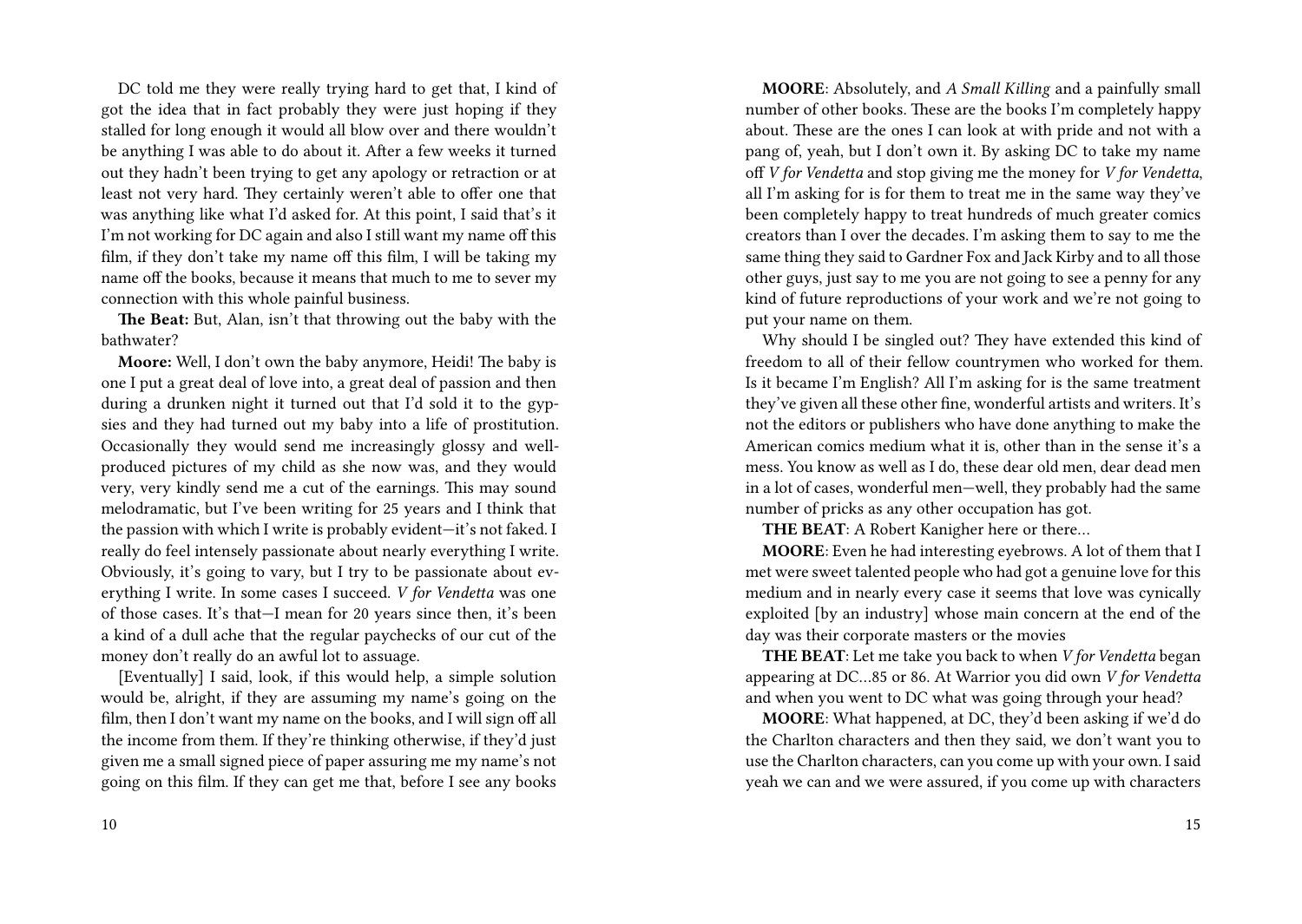or the comics medium except as an adjunct to Hollywood. I really don't.

**The Beat:** But do you honestly think Paul Levitz or Scott Dunbier or Jim Lee have any influence whatsoever on Joel Silver?

**Moore:** The thing is, Paul Levitz, Scott Dunbier and Jim Lee, I've got no axe to grind against them at all. Paul Levitz may not have any influence upon Joel Silver, but wouldn't it have been better for Paul Levitz to think about that before his company cheated me out of the ownership of my work and then peddled it to another part of their parent company? This wouldn't have arisen if they hadn't done this initial unfair act and despite the fact they've been given several opportunities to put it straight and logical reasons to do so when in fact it would have made them more money. Can you imagine how nicely this could have gone? It could have gone swimmingly.

## **Pt. 2: the further adventures of Alan Moore**

*Continuing my conversation with Alan Moore from November 1, 2005. A few of the questions and answers reflect events that were current at this time – notably the Tokyopop matter, and should be read with that in mind. In part one of this interview, Moore talked about his unhappiness with the comics industry. In this part, he finishes up on that topic, and talks about his novel and answers the question: Is V a hero?*

**THE BEAT**: You still have a good relationship with **Chris Staros** and **Top Shelf**, right?

**MOORE**: Absolutely, and various big works that are impending, *Lost Girls* and *The Black Dossier* [League of Extraordinary Gentlemen Volume 3 will be published through Top Shelf in 2007. **THE BLACK DOSSIER,** a LOEG book will be out from Wildstorm later this year], things I still own and am completely committed to.

**THE BEAT**: You own *Lost Girls* 100% and *From Hell* 100%, right?

coming out with my name on them, that from my point of view DC are sort of producing dishonestly, then that would be all right.

Months passed. This piece of paper never arrived, but a big box of *V FOR VENDETTA* books did, that I specifically asked not to see, and which when I opened them had got on the front a big red sticker saying now a major motion picture. On the back it had kind of a half baked jingle from the film worked into the ad copy prominently, and it had also—

I have to say, the editorial standards in the comic industry these days are nothing that any proper editor would ever recognize as such. Most of these people—I mean, I wanted to be a writer or an artist ever since I was a child. I know most of the people in this industry, they wanted to be artists or writers since they were children. I don't know anybody who wanted to be an editor as a child. Or don't know anyone who honed their editorship skills and then got a job. All I mainly know is people who have got perhaps no marketable talent and who sort of drifted into the industry and found themselves in editor jobs. This is perhaps a bit of a slur on editors in general and there are some very good ones. But I hadn't even take the cling film of that *V for Vendetta* book and on the back cover in bold type, it's got the catchy phrase, "Have a pleasant…" [The copy has since been corrected to say "Have a pleasant evening."] I mean it's…it seems to me, I'm perhaps overstating, that nobody's even looked at this book at any stage during it's production.

**The Beat:** Hm, I just happened to get that book myself and took off the shrink-wrap, and now I'm looking at it. "Have a pleasant"…

**Moore:** Well, I think this is my basic message to the American industry at this moment. [general laughter] "Have a pleasant."

And so where I'm at, at the moment, it was heartbreak. When I got that package of books I took them straight out to the garage and threw them straight into a skid. I didn't even want to recycle them. That night at 4 in the morning I woke up and I had black thunder rolling in my heart. I could not sleep, I was just lying there thinking well, they're just going to ignore everything I say. It's not